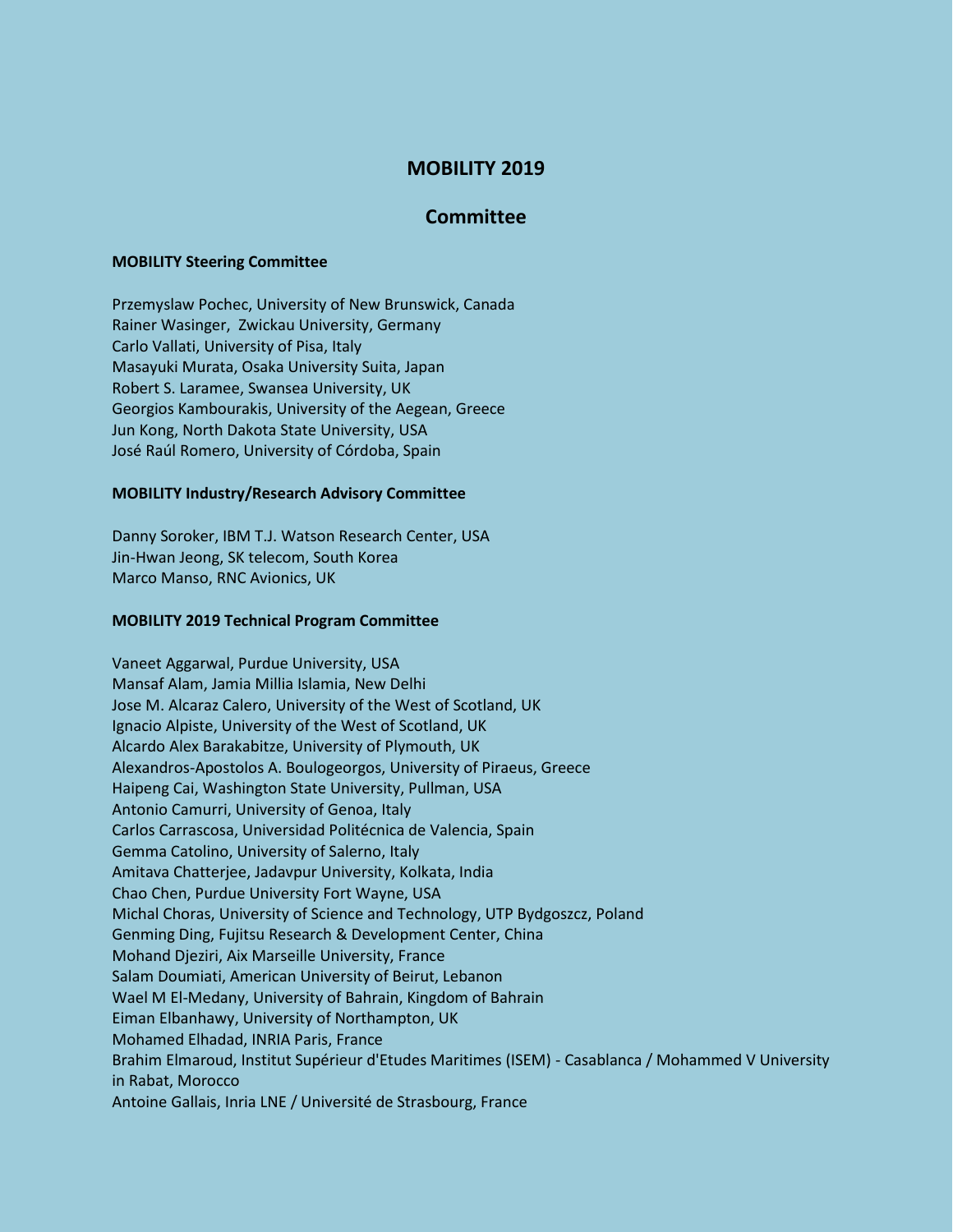Stéphane Galland, Université Bourgogne Franche-Comté, France Rosario G. Garroppo, Universita' di Pisa, Italy Zabih Ghassemlooy, Northumbria University, UK Chris Gniady, University of Arizona, USA Mesut Güneş, Otto-von-Guericke-University Magdeburg, Germany Sofiane Hamrioui, University of Haute Alsace, France Javier Ibanez-Guzman, Renault, France Sergio Ilarri, University of Zaragoza, Spain Rossitza Ivanova Goleva, Technical University of Sofia, Bulgaria Jin-Hwan Jeong, SK telecom, South Korea Christian Jung, Fraunhofer IESE, Germany Georgios Kambourakis, University of the Aegean, Greece Hyunbum Kim, University of North Carolina at Wilmington, USA Jaewon Kim, Imperial College London, UK Jun Kong, North Dakota State University, USA Robert S. Laramee, Swansea University, UK Frédéric Le Mouël, INSA Lyon, France Abdel Lisser, Université Paris Sud, France Marco Manso, RNC Avionics, UK José Manuel Fonseca, FCT-UNL, Portugal Francesca Martelli, Institute for Informatics and Telematics (IIT) - Italian National Research Council (CNR), Italy Subhasish Mazumdar, New Mexico Tech, USA Nicolas Montavont, IMT Atlantique, France Masayuki Murata, Osaka University Suita, Japan Aziz Naamane, Aix Marseille Université | LIS, France Mort Naraghi-Pour, Louisiana State University, USA Keivan Navaie, Lancaster University, UK Andrzej Niesler, Institute of Business Informatics | Wroclaw University of Economics, Poland Josef Noll, University of Oslo / Basic Internet Foundation, Norway John (Hyoshin) Park, North Carolina A&T State University, USA Sangyoung Park, TU Berlin, Germany Fabiano Pecorelli, University of Salerno, Italy Wuxu Peng, Texas State University, USA Xiao Peng, NEC Corporation, Japan Laurence Pilard, University of Versailles, France Przemyslaw Pochec, University of New Brunswick, Canada Rüdiger Pryss, Ulm University - Institute of Databases and Information Systems, Germany Philippe Pucheral, UVSQ & INRIA Saclay | UFR des Sciences - Université de Versailles/St-Quentin, France Éric Renault, IMT-TSP, France Elena Renda, IIT-CNR, Pisa, Italy / MIT, USA José Raúl Romero, University of Córdoba, Spain Rukhsana Ruby, Shenzhen University, China Anna Lina Ruscelli, TeCIP Institute | Scuola Superiore Sant'Anna, Pisa, Italy Rodrigo Sanches Miani, Universidade Federal de Uberlândia, Brazil Rajan Shankaran, Macquarie University, Australia Osama Abu Sharkh, Princess Sumaya University for Technology, Amman, Jordan Haichen Shen, University of Washington, USA